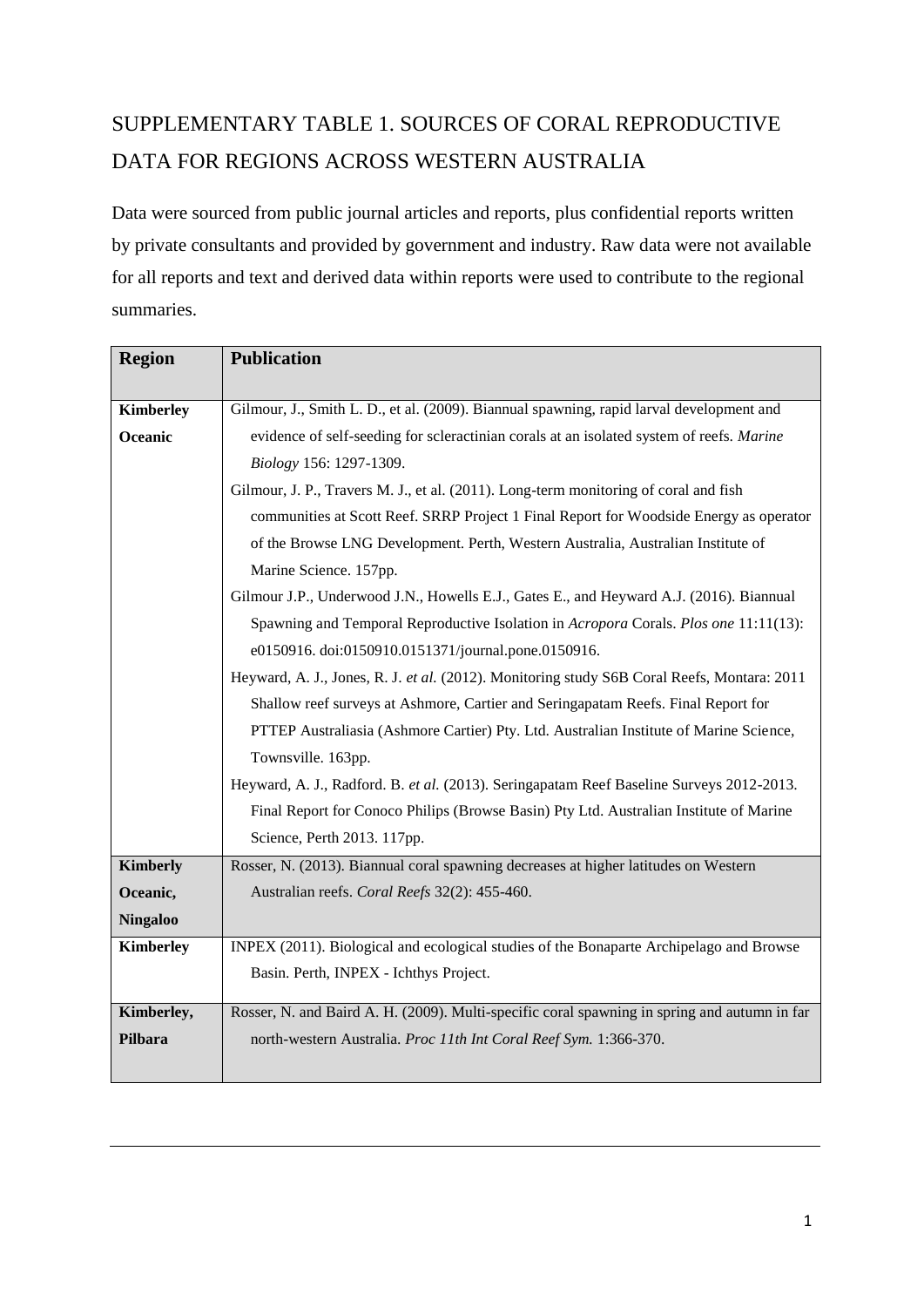| <b>Region</b> | Publication                                                                                                                   |
|---------------|-------------------------------------------------------------------------------------------------------------------------------|
| Pilbara       | Baird, A. H., Blakeway D., et al. (2011). Seasonality of coral reproduction in the Dampier                                    |
|               | Archipelago, northern Western Australia. Marine Biology 158: 275-285.                                                         |
|               | Mscience (2007). Pluto LNG Development - Spawning Assessment October 2007, Report                                             |
|               | No. MSA93R3.                                                                                                                  |
|               | Mscience (2008). Pluto LNG Development - Spawning Assessment March 2008, Report No.<br>MSA93R22.                              |
|               | Mscience (2009). Pluto LNG Development - Spawning Assessment February 2009, Report<br>No. MSA93R78.                           |
|               | Mscience (2009). Pluto LNG Development - Spawning Assessment March 2009, Report No.<br>MSA93R85.                              |
|               | Mscience (2009). Pluto LNG Development - Spawning Assessment April 2009, Report No.<br>MSA93R92.                              |
|               | Mscience (2009). Pluto LNG Development - Re-assessment of Spring 2008 Spawning in<br>Porites, Report No. MSA93R104.           |
|               | Mscience (2009). Pluto LNG Development - Porites Spawning Assessment - Summer 2009,<br>Report No. MSA93R126.                  |
|               | SKM (2011). Cape Lambert Port B Development Dredging Marine Environmental                                                     |
|               | Monitoring - Coral Spawning Assessment Summary Report - February Spawning                                                     |
|               | Window, Rev 1 WV05051-FI-RS-001, March 2011.                                                                                  |
|               | SKM (2011). Cape Lambert Port B Development Dredging Marine Environmental                                                     |
|               | Monitoring - Coral Spawning Assessment Summary Report - March Spawning Window,                                                |
|               | Rev 0 WV05051-FI-RS-0002, March 2011.                                                                                         |
|               | SKM (2011). Cape Lambert Port B Development Dredging Marine Environmental                                                     |
|               | Monitoring - Coral Spawning Assessment Summary Report - October Spawning                                                      |
|               | Window, Rev 0 WV05051-FI-RS-0003, October 2011.                                                                               |
|               | SKM (2011). Cape Lambert Port B Development Dredging Marine Environmental                                                     |
|               | Monitoring - Coral Spawning Assessment Summary Report - November Spawning                                                     |
|               | Window, Rev 0 WV05051-FI-RS-0004, November 2011.                                                                              |
|               | SKM (2011). Cape Lambert Port B Development Dredging Marine Environmental                                                     |
|               | Monitoring - Coral Spawning Assessment Summary Report - December Spawning                                                     |
|               | Window, Rev A WV05051-FI-RS-0005, December 2011.                                                                              |
|               | SKM (2012). Cape Lambert Port B Development Dredging Marine Environmental                                                     |
|               | Monitoring - Coral Spawning Assessment Summary Report - February Spawning<br>Window, Rev 0 WV04505-FI-RS-0001, February 2012. |
|               | SKM (2012). Cape Lambert Port B Development Dredging Marine Environmental                                                     |
|               | Monitoring - Coral Spawning Assessment Summary Report, March Spawning Window,                                                 |
|               | Rev 0 WV04505-FI-RS-0002, March 2012.                                                                                         |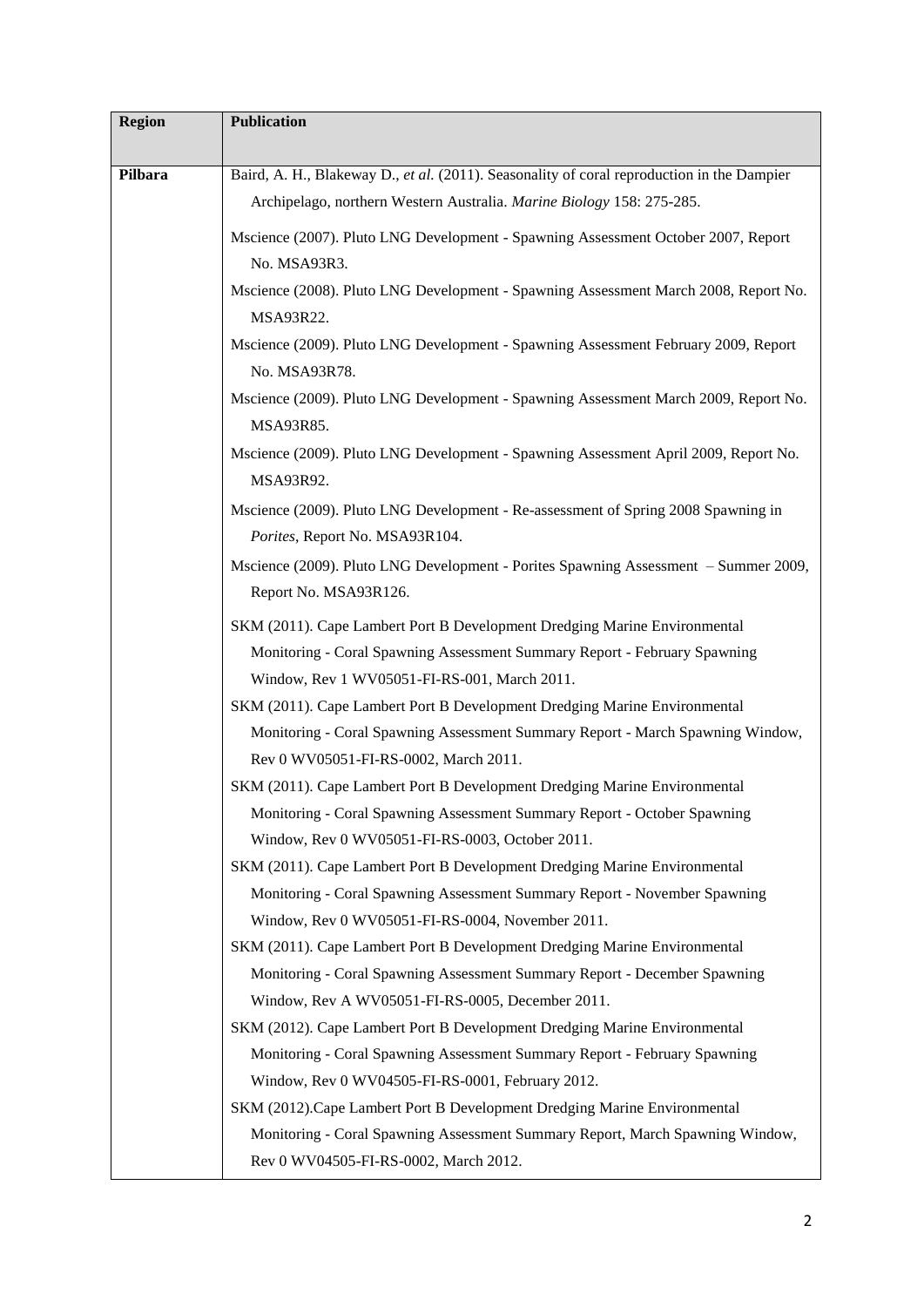| <b>Region</b>   | <b>Publication</b>                                                                                                                                                                                                                                                                                                                                                                                                                                                                                                                                                                                                                                                                                                                                                                                                                                                                |
|-----------------|-----------------------------------------------------------------------------------------------------------------------------------------------------------------------------------------------------------------------------------------------------------------------------------------------------------------------------------------------------------------------------------------------------------------------------------------------------------------------------------------------------------------------------------------------------------------------------------------------------------------------------------------------------------------------------------------------------------------------------------------------------------------------------------------------------------------------------------------------------------------------------------|
| Pilbara         | SKM (2010). Proposed Outer Harbour Development Port Hedland - Coral spawning spring<br>surveys 2009 Revision B - WV03716-MV-RP-0041 04, June 2010.                                                                                                                                                                                                                                                                                                                                                                                                                                                                                                                                                                                                                                                                                                                                |
|                 | SKM (2010). Proposed Outer Harbour Development Port Hedland - Coral spawning Autumn<br>surveys 2009 Revision 0WV03716-MV-RP-0034 2, September 2009.                                                                                                                                                                                                                                                                                                                                                                                                                                                                                                                                                                                                                                                                                                                               |
|                 | Simpson, C. J. (1985). Mass spawning of scleractinian corals in the Dampier Archipelago<br>and the implications for management of coral reefs in Western Australia. Perth, Western<br>Australia, Department of Conservation and Environment. 224: 35pp.<br>Stoddart, J. A. and J. Gilmour (2005). Patterns of reproduction of in-shore corals of the<br>Dampier Harbour, Western Australia, and comparisons with other reefs. Corals of the<br>Dampier Harbour: Their Survival and Reproduction During the Dredging Programs of<br>2004. S. E. Stoddart. Perth, MScience Pty Ltd. 53-64.<br>Stoddart C, Stoddart J, Blakeway D (2012). Summer spawning of Porites lutea from north-<br>western Australia. Coral Reefs 31:787-792.<br>Rosser, N. L. and J. P. Gilmour (2008). New insights into patterns of coral spawning on<br>Western Australian reefs. Coral Reefs 27(2): 1-5. |
| Pilbara,        | Rosser, N. L. (2005). Reproductive seasonality and biannual spawning of Acropora on two                                                                                                                                                                                                                                                                                                                                                                                                                                                                                                                                                                                                                                                                                                                                                                                           |
| <b>Ningaloo</b> | north-west Australian reefs. Murdoch University. Western Australia. 125pp.                                                                                                                                                                                                                                                                                                                                                                                                                                                                                                                                                                                                                                                                                                                                                                                                        |
| <b>Ningaloo</b> | Gilmour J. 1999. Experimental investigation into the effects of suspended sediment on<br>fertilisation, larval survival and settlement in a scleractinian coral. Marine Biology<br>135:451-462.<br>Heyward A.J., Smith L.D., Rees M., and Field S.N. (2002). Enhancement of coral<br>recruitment by in situ mass culture of coral larvae. Marine Ecology Progress Series<br>230:113-118.                                                                                                                                                                                                                                                                                                                                                                                                                                                                                          |
|                 | Smith, R. A. (1993). Mass Spawning in the <i>Faviidae</i> on the Ningaloo Reef Tract. Perth,<br>Western Australia, Murdoch University. 126pp.<br>Stewart, R. R. (1993). Mass Spawning in the Acroporidae on the Ningaloo Reef Tract.<br>Science. Perth, Western Australia, Murdoch University. 94pp.<br>Taylor J.G., and Pearce A.F. (1999). Ningaloo Reef currents: implications for coral spawn<br>dispersal, zooplankton and whale shark abundance. Journal of the Royal Society of<br>Western Australia. 82: 57-65.                                                                                                                                                                                                                                                                                                                                                           |